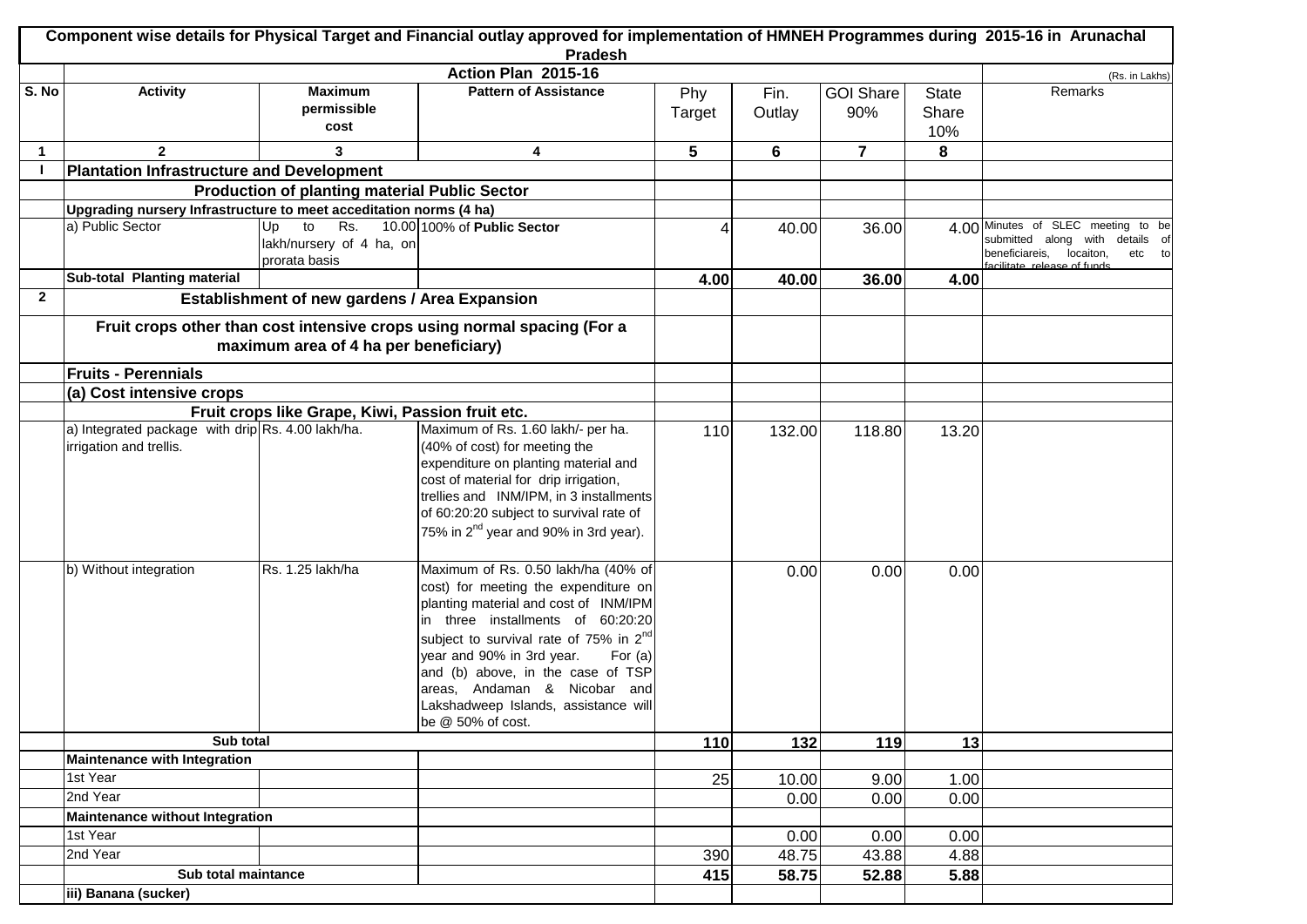|              | Component wise details for Physical Target and Financial outlay approved for implementation of HMNEH Programmes during 2015-16 in Arunachal<br><b>Pradesh</b> |                |                                                                                                                                                                                                                                                                                                                           |                 |                |                  |              |                |  |
|--------------|---------------------------------------------------------------------------------------------------------------------------------------------------------------|----------------|---------------------------------------------------------------------------------------------------------------------------------------------------------------------------------------------------------------------------------------------------------------------------------------------------------------------------|-----------------|----------------|------------------|--------------|----------------|--|
|              |                                                                                                                                                               |                | Action Plan 2015-16                                                                                                                                                                                                                                                                                                       |                 |                |                  |              | (Rs. in Lakhs) |  |
| S. No        | <b>Activity</b>                                                                                                                                               | <b>Maximum</b> | <b>Pattern of Assistance</b>                                                                                                                                                                                                                                                                                              | Phy             | Fin.           | <b>GOI Share</b> | <b>State</b> | Remarks        |  |
|              |                                                                                                                                                               | permissible    |                                                                                                                                                                                                                                                                                                                           | Target          | Outlay         | 90%              | Share        |                |  |
|              |                                                                                                                                                               | cost           |                                                                                                                                                                                                                                                                                                                           |                 |                |                  | 10%          |                |  |
| $\mathbf{1}$ | $\overline{2}$                                                                                                                                                | 3              | 4                                                                                                                                                                                                                                                                                                                         | $5\phantom{.0}$ | $6\phantom{1}$ | $\overline{7}$   | 8            |                |  |
|              | Integrated package with Rs. 2.00 lakh/ha<br>a)<br>drip irrigation.                                                                                            |                | Maximum of Rs. 0.80 lakh/ha (40% of<br>the cost) for meeting expenditure on<br>planting material, drip irrigation and<br>cost of material for INM/IPM, in 2<br>installments (75:25).                                                                                                                                      |                 | 0.00           | 0.00             | 0.00         |                |  |
|              | b) Without integration                                                                                                                                        | Rs.87,500/ha   | Maximum of Rs. 0.35 lakh/ha (40% of<br>cost) for meeting the expenditure on<br>planting material and cost of INM/IPM<br>in 2 installments (75:25). For (a) and<br>(b) above, in the case of TSP areas,<br>Andaman<br>&<br>Nicobar<br>and<br>Lakshadweep Islands, assistance will<br>be @ 50% of cost in 2 installments.   | 55              | 18.05          | 16.24            | 1.80         |                |  |
|              | Sub total                                                                                                                                                     |                |                                                                                                                                                                                                                                                                                                                           | 55              | 18.05          | 16.24            | 1.80         |                |  |
|              | Maintenance without Integration                                                                                                                               |                |                                                                                                                                                                                                                                                                                                                           |                 |                |                  |              |                |  |
|              | 1st Year                                                                                                                                                      |                |                                                                                                                                                                                                                                                                                                                           | 25              | 2.73           | 2.46             | 0.27         |                |  |
|              | Sub total maintance                                                                                                                                           |                |                                                                                                                                                                                                                                                                                                                           | 25              | 2.73           | 2.46             | 0.27         |                |  |
|              | iv) Pineapple (sucker)                                                                                                                                        |                |                                                                                                                                                                                                                                                                                                                           |                 |                |                  |              |                |  |
|              | Integrated package with Rs. 3.00 lakh/ha<br>a)<br>drip irrigation.                                                                                            |                | Maximum of Rs. 1.20 lakh/ha (40% of<br>the cost) for meeting expenditure on<br>planting material, drip irrigation and<br>cost of material for INM/IPM, in 2<br>installments.                                                                                                                                              |                 | 0.00           | 0.00             | 0.00         |                |  |
|              | b) Without integration                                                                                                                                        | Rs.87,500/ha   | Maximum of Rs. 0.35 lakh/ha (40% of<br>cost) for meeting the expenditure on<br>planting material and cost of INM/IPM<br>in 2 installments (75:25).<br>For (a) and (b) above, in the case of<br>TSP areas, Andaman & Nicobar and<br>Lakshadweep Islands, assistance will<br>be @ 50% of cost in 2 installments<br>(75:25). | 55              | 18.05          | 16.24            | 1.80         |                |  |
|              | Sub total                                                                                                                                                     |                |                                                                                                                                                                                                                                                                                                                           | 55              | 18.05          | 16.24            | 1.80         |                |  |
|              | <b>Maintenance without Integration</b>                                                                                                                        |                |                                                                                                                                                                                                                                                                                                                           |                 |                |                  |              |                |  |
|              | 1st Year                                                                                                                                                      |                |                                                                                                                                                                                                                                                                                                                           | 281             | 30.73          | 27.66            | 3.07         |                |  |
|              | Sub total maintance                                                                                                                                           |                |                                                                                                                                                                                                                                                                                                                           | 281             | 30.73          | 27.66            | 3.07         |                |  |
|              | v) Banana (TC)                                                                                                                                                |                |                                                                                                                                                                                                                                                                                                                           |                 |                |                  |              |                |  |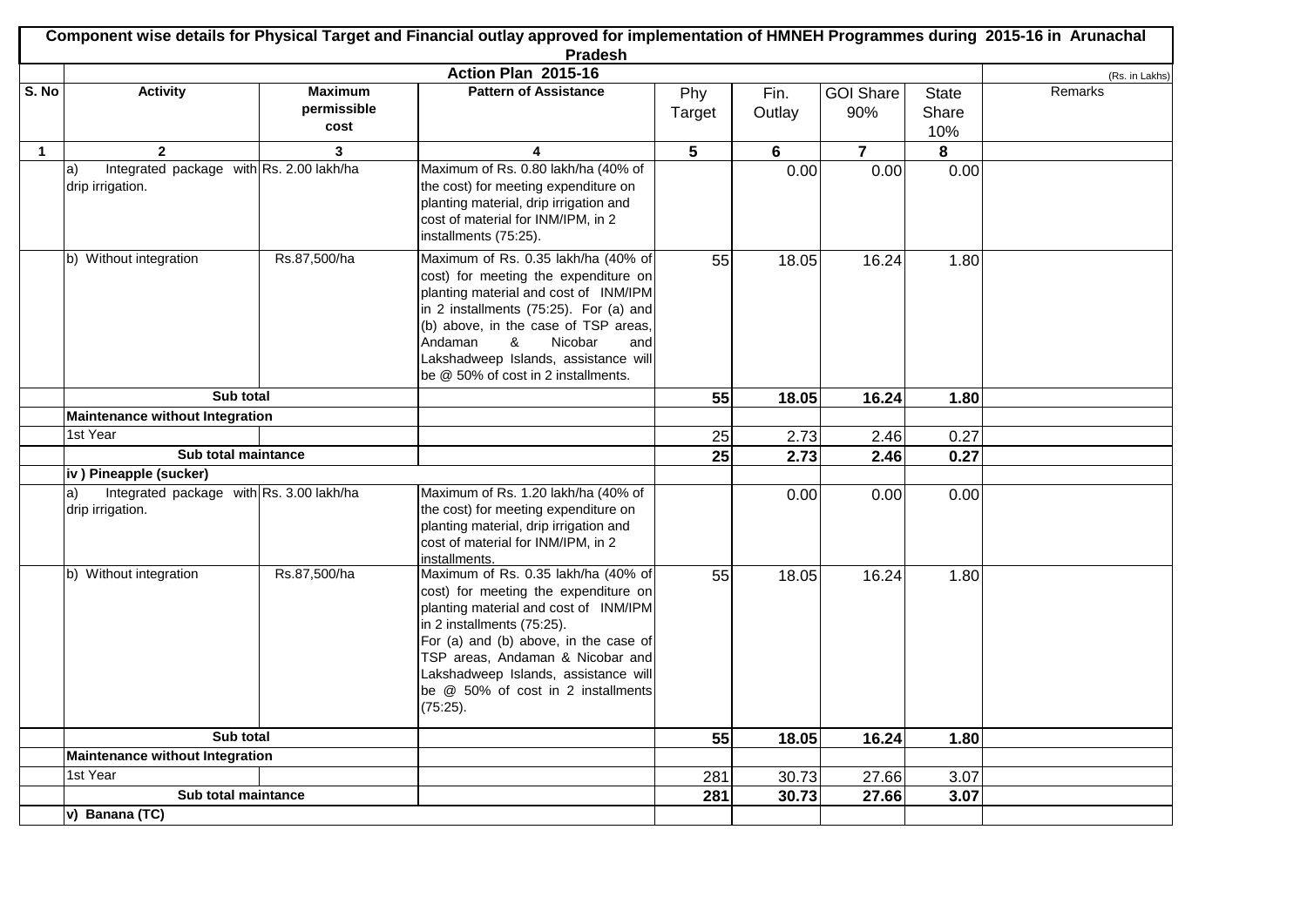|              | Component wise details for Physical Target and Financial outlay approved for implementation of HMNEH Programmes during 2015-16 in Arunachal<br><b>Pradesh</b> |                                                                                   |                                                                                                                                                                                                                                                                                                                             |        |        |                         |              |                |  |
|--------------|---------------------------------------------------------------------------------------------------------------------------------------------------------------|-----------------------------------------------------------------------------------|-----------------------------------------------------------------------------------------------------------------------------------------------------------------------------------------------------------------------------------------------------------------------------------------------------------------------------|--------|--------|-------------------------|--------------|----------------|--|
|              |                                                                                                                                                               |                                                                                   | Action Plan 2015-16                                                                                                                                                                                                                                                                                                         |        |        |                         |              | (Rs. in Lakhs) |  |
| S. No        | <b>Activity</b>                                                                                                                                               | <b>Maximum</b>                                                                    | <b>Pattern of Assistance</b>                                                                                                                                                                                                                                                                                                | Phy    | Fin.   | <b>GOI Share</b>        | <b>State</b> | Remarks        |  |
|              |                                                                                                                                                               | permissible                                                                       |                                                                                                                                                                                                                                                                                                                             | Target | Outlay | 90%                     | Share        |                |  |
|              |                                                                                                                                                               | cost                                                                              |                                                                                                                                                                                                                                                                                                                             |        |        |                         | 10%          |                |  |
| $\mathbf{1}$ | $\mathbf{2}$                                                                                                                                                  | 3                                                                                 | 4                                                                                                                                                                                                                                                                                                                           | 5      | 6      | $\overline{\mathbf{r}}$ | 8            |                |  |
|              | Integrated package<br>with<br> a)<br>drip irrigation.                                                                                                         | Rs. 3.00 lakh/ha                                                                  | Maximum of Rs. 1.20 lakh/ha (40 % of<br>cost) for meeting the expenditure on<br>planting material and cost of material<br>for drip system, INM/IPM etc., in 2<br>installments (75:25).                                                                                                                                      |        | 0.00   | 0.00                    | 0.00         |                |  |
|              | Without integration<br>lb)                                                                                                                                    | Rs. 1.25 lakh/ha.                                                                 | Max. of Rs. 0.50 lakh per ha, (40% of<br>cost) for meeting the expenditure on<br>planting material and cost of INM/IPM<br>in 2 installments (75:25).<br>For (a) and (b) above, in the case of<br>TSP areas, Andaman & Nicobar and<br>Lakshadweep Islands, assistance will<br>be @ 50% of cost in 2 installments<br>(75:25). | 55     | 25.78  | 23.20                   | 2.58         |                |  |
|              | Sub total                                                                                                                                                     |                                                                                   |                                                                                                                                                                                                                                                                                                                             | 55     | 25.78  | 23.20                   | 2.58         |                |  |
|              | <b>Maintenance without Integration</b>                                                                                                                        |                                                                                   |                                                                                                                                                                                                                                                                                                                             |        |        |                         |              |                |  |
|              | 1st Year                                                                                                                                                      |                                                                                   |                                                                                                                                                                                                                                                                                                                             | 30     | 4.69   | 4.22                    | 0.47         |                |  |
|              | Sub total maintance                                                                                                                                           |                                                                                   |                                                                                                                                                                                                                                                                                                                             | 30     | 4.69   | 4.22                    | 0.47         |                |  |
|              | vi) Pineapple (TC)                                                                                                                                            |                                                                                   |                                                                                                                                                                                                                                                                                                                             |        |        |                         |              |                |  |
|              | Integrated package with Rs. 5.50 lakh /ha.<br>a)<br>drip irrigation.                                                                                          |                                                                                   | Maximum of Rs. 2.20 lakh/ha (40 % of<br>cost) for meeting the expenditure on<br>planting material and cost of material<br>for drip system, INM/IPM etc., in 2<br>installments (75:25).                                                                                                                                      |        | 0.00   | 0.00                    | 0.00         |                |  |
|              | b) Without integration                                                                                                                                        | Rs. 1.25 lakh/ha.                                                                 | Max. of Rs. 0.50 lakh per ha, (40% of<br>cost) for meeting the expenditure on<br>planting material and cost of INM/IPM<br>in 2 installments (75:25).<br>For (a) and (b) above, in the case of<br>TSP areas, Andaman & Nicobar and<br>Lakshadweep Islands, assistance will<br>be @ 50% of cost in 2 installments<br>(75:25). | 55     | 25.78  | 23.20                   | 2.58         |                |  |
|              | Sub total                                                                                                                                                     |                                                                                   |                                                                                                                                                                                                                                                                                                                             | 55     | 25.78  | 23.20                   | 2.58         |                |  |
|              | Maintenance without Integration                                                                                                                               |                                                                                   |                                                                                                                                                                                                                                                                                                                             |        |        |                         |              |                |  |
|              | 1st Year                                                                                                                                                      |                                                                                   |                                                                                                                                                                                                                                                                                                                             | 13     | 2.03   | 1.83                    | 0.20         |                |  |
|              | Sub total maintance                                                                                                                                           |                                                                                   |                                                                                                                                                                                                                                                                                                                             | 13     | 2.03   | 1.83                    | 0.20         |                |  |
|              |                                                                                                                                                               | ix) High density planting (mango, guava, litchi, pomegranate, apple, citrus etc). |                                                                                                                                                                                                                                                                                                                             |        |        |                         |              |                |  |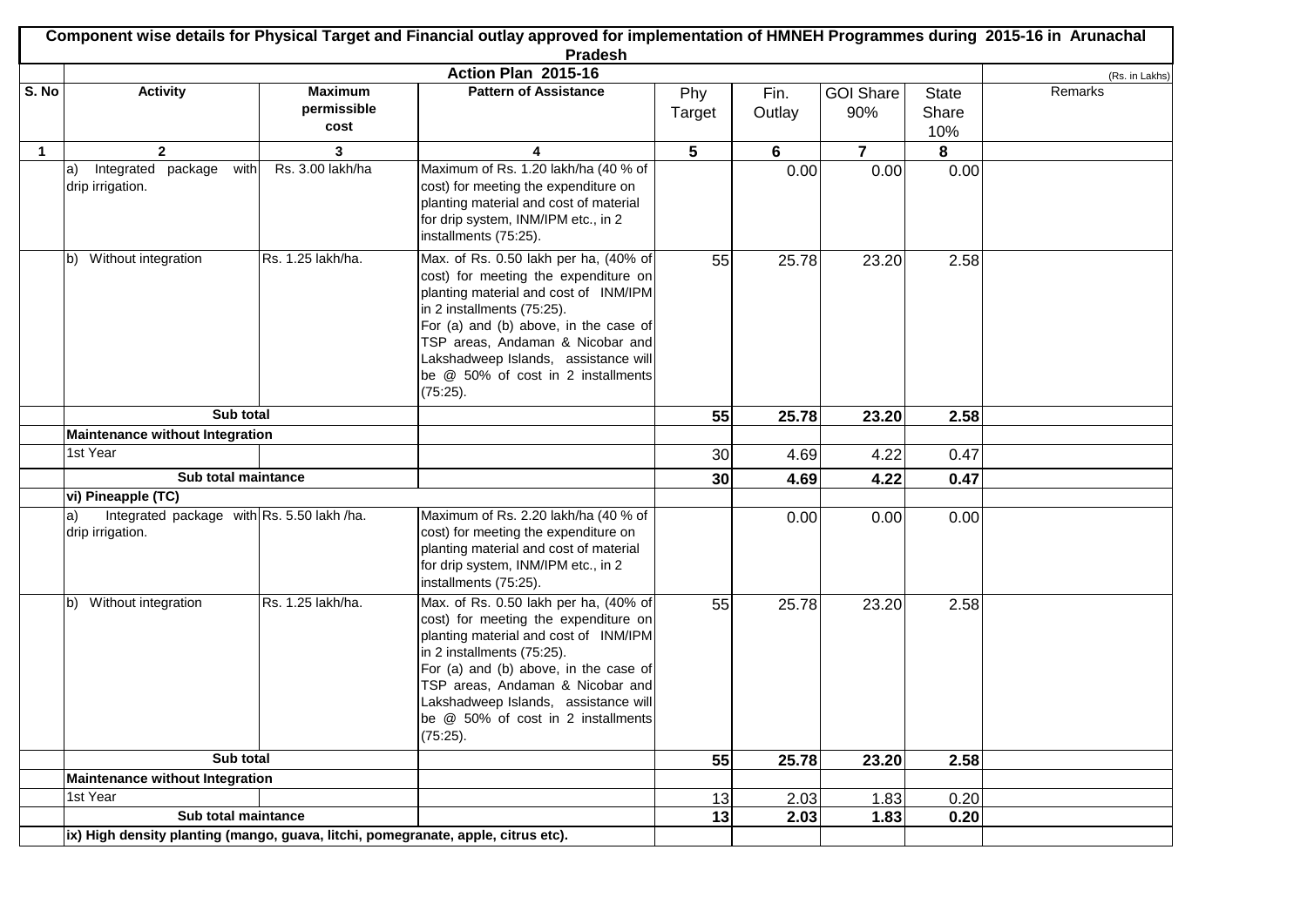| Component wise details for Physical Target and Financial outlay approved for implementation of HMNEH Programmes during 2015-16 in Arunachal |                                                                      |                               |                                                                                                                                                                                                                                                                                                                                                                                                         |        |           |                  |              |                |
|---------------------------------------------------------------------------------------------------------------------------------------------|----------------------------------------------------------------------|-------------------------------|---------------------------------------------------------------------------------------------------------------------------------------------------------------------------------------------------------------------------------------------------------------------------------------------------------------------------------------------------------------------------------------------------------|--------|-----------|------------------|--------------|----------------|
| <b>Pradesh</b>                                                                                                                              |                                                                      |                               |                                                                                                                                                                                                                                                                                                                                                                                                         |        |           |                  |              |                |
|                                                                                                                                             |                                                                      |                               | Action Plan 2015-16                                                                                                                                                                                                                                                                                                                                                                                     |        |           |                  |              | (Rs. in Lakhs) |
| S. No                                                                                                                                       | <b>Activity</b>                                                      | <b>Maximum</b><br>permissible | <b>Pattern of Assistance</b>                                                                                                                                                                                                                                                                                                                                                                            | Phy    | Fin.      | <b>GOI Share</b> | <b>State</b> | Remarks        |
|                                                                                                                                             |                                                                      | cost                          |                                                                                                                                                                                                                                                                                                                                                                                                         | Target | Outlay    | 90%              | Share        |                |
|                                                                                                                                             |                                                                      |                               |                                                                                                                                                                                                                                                                                                                                                                                                         |        |           |                  | 10%          |                |
| $\mathbf{1}$                                                                                                                                | $\overline{2}$<br>a) Integrated package with drip                    | 3<br>Rs. 1.50 lakh /ha        | 4<br>Maximum of Rs. 0.60 lakh per ha.                                                                                                                                                                                                                                                                                                                                                                   | 5      | 6<br>0.00 | $\overline{7}$   | 8<br>0.00    |                |
|                                                                                                                                             | irrigation                                                           |                               | (40% of cost) for meeting the<br>expenditure on planting material, cost<br>of drip system, INM/IPM, canopy<br>management etc., in 3 installments of<br>60:20:20 subject to survival rate of<br>75% in 2nd year and 90% in 3 <sup>rd</sup> year).                                                                                                                                                        |        |           | 0.00             |              |                |
|                                                                                                                                             | b) Without Integration.                                              | Rs. 1.00 lakh/ha.             | Maximum of Rs. 0.40 lakh/ha (40% of<br>the cost) for meeting the expenditure<br>on planting material and cost of<br>INM/IPM in 3 installments (60:20:20).<br>For (a) and (b) above, in the case of<br>TSP areas, Andaman & Nicobar and<br>Lakshadweep Islands, assistance will<br>be @ 50% of cost in 3 installments of<br>60:20:20 subject to survival rate of<br>75% in 2nd year and 90% in 3rd year) |        | 0.00      | 0.00             | 0.00         |                |
|                                                                                                                                             | Apple                                                                | -do-                          | -do-                                                                                                                                                                                                                                                                                                                                                                                                    | 69.0   | 20.70     | 18.63            | 2.07         |                |
|                                                                                                                                             | Litchi                                                               | -do-                          | -do-                                                                                                                                                                                                                                                                                                                                                                                                    | 50.0   | 15.00     | 13.50            | 1.50         |                |
|                                                                                                                                             | Citrus                                                               | -do-                          | -do-                                                                                                                                                                                                                                                                                                                                                                                                    | 248    | 74.40     | 66.96            | 7.44         |                |
|                                                                                                                                             | Walnut                                                               | -do-                          | -do-                                                                                                                                                                                                                                                                                                                                                                                                    | 66     | 19.80     | 17.82            | 1.98         |                |
|                                                                                                                                             | Sub total                                                            |                               |                                                                                                                                                                                                                                                                                                                                                                                                         | 433    | 129.90    | 116.91           | 12.99        |                |
|                                                                                                                                             | <b>Maintenance without Integration</b>                               |                               |                                                                                                                                                                                                                                                                                                                                                                                                         |        |           |                  |              |                |
|                                                                                                                                             | 1st Year                                                             |                               |                                                                                                                                                                                                                                                                                                                                                                                                         |        |           |                  |              |                |
|                                                                                                                                             | Apple                                                                |                               |                                                                                                                                                                                                                                                                                                                                                                                                         | 28.00  | 2.80      | 2.52             | 0.28         |                |
|                                                                                                                                             | Citrus                                                               |                               |                                                                                                                                                                                                                                                                                                                                                                                                         | 179.00 | 17.90     | 16.11            | 1.79         |                |
|                                                                                                                                             | Walnut                                                               |                               |                                                                                                                                                                                                                                                                                                                                                                                                         | 14.00  | 1.40      | 1.26             | 0.14         |                |
|                                                                                                                                             | 2nd Year                                                             |                               |                                                                                                                                                                                                                                                                                                                                                                                                         |        |           | 0.00             | 0.00         |                |
|                                                                                                                                             | Apple                                                                |                               |                                                                                                                                                                                                                                                                                                                                                                                                         | 196.00 | 19.60     | 17.64            | 1.96         |                |
|                                                                                                                                             | Orange                                                               |                               |                                                                                                                                                                                                                                                                                                                                                                                                         | 260.00 | 31.20     | 28.08            | 3.12         |                |
|                                                                                                                                             | Litchi                                                               |                               |                                                                                                                                                                                                                                                                                                                                                                                                         | 65.00  | 6.50      | 5.85             | 0.65         |                |
|                                                                                                                                             | <b>Sub total Maintance</b>                                           |                               |                                                                                                                                                                                                                                                                                                                                                                                                         | 742.00 | 79.40     | 71.46            | 7.94         |                |
|                                                                                                                                             | (b) Fruit crops other than cost intensive crops using normal spacing |                               |                                                                                                                                                                                                                                                                                                                                                                                                         |        |           |                  |              |                |
|                                                                                                                                             | <b>Maintenance without Integration</b>                               |                               |                                                                                                                                                                                                                                                                                                                                                                                                         |        |           |                  |              |                |
|                                                                                                                                             | 1st Year                                                             |                               |                                                                                                                                                                                                                                                                                                                                                                                                         |        |           |                  |              |                |
|                                                                                                                                             |                                                                      |                               |                                                                                                                                                                                                                                                                                                                                                                                                         | 583.00 | 34.98     | 31.48            | 3.50         |                |
|                                                                                                                                             | 2nd Year                                                             |                               |                                                                                                                                                                                                                                                                                                                                                                                                         |        |           |                  |              |                |
|                                                                                                                                             |                                                                      |                               |                                                                                                                                                                                                                                                                                                                                                                                                         | 633.00 | 37.98     | 34.18            | 3.80         |                |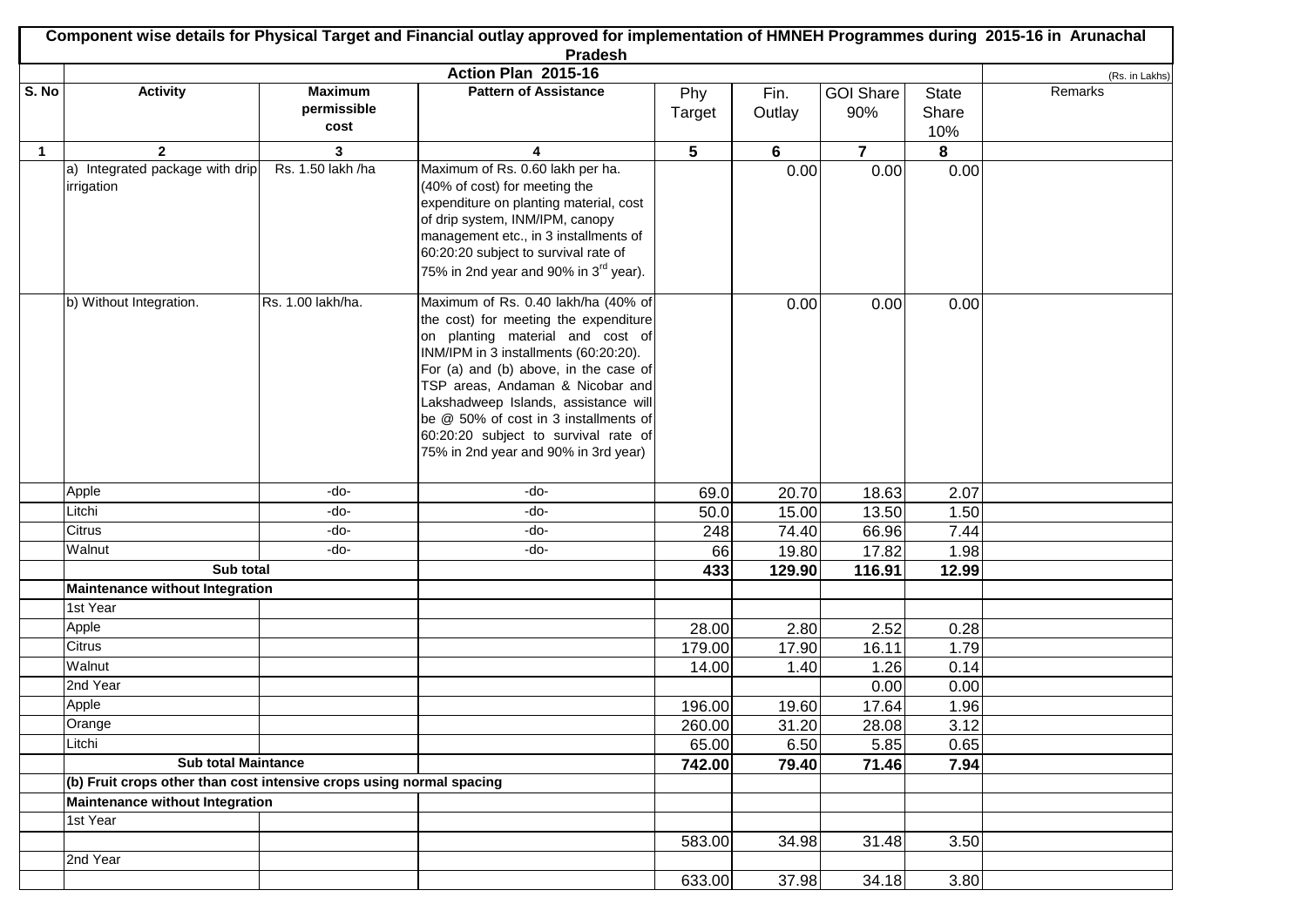| Component wise details for Physical Target and Financial outlay approved for implementation of HMNEH Programmes during 2015-16 in Arunachal |                                                                                        |                                                      |                                                                                                                                                                                                                                                                               |         |        |                  |              |                                                         |
|---------------------------------------------------------------------------------------------------------------------------------------------|----------------------------------------------------------------------------------------|------------------------------------------------------|-------------------------------------------------------------------------------------------------------------------------------------------------------------------------------------------------------------------------------------------------------------------------------|---------|--------|------------------|--------------|---------------------------------------------------------|
|                                                                                                                                             |                                                                                        |                                                      | <b>Pradesh</b>                                                                                                                                                                                                                                                                |         |        |                  |              |                                                         |
|                                                                                                                                             |                                                                                        |                                                      | Action Plan 2015-16                                                                                                                                                                                                                                                           |         |        |                  |              | (Rs. in Lakhs)                                          |
| S. No                                                                                                                                       | <b>Activity</b>                                                                        | <b>Maximum</b>                                       | <b>Pattern of Assistance</b>                                                                                                                                                                                                                                                  | Phy     | Fin.   | <b>GOI Share</b> | <b>State</b> | Remarks                                                 |
|                                                                                                                                             |                                                                                        | permissible<br>cost                                  |                                                                                                                                                                                                                                                                               | Target  | Outlay | 90%              | Share        |                                                         |
|                                                                                                                                             |                                                                                        |                                                      |                                                                                                                                                                                                                                                                               |         |        |                  | 10%          |                                                         |
| $\mathbf{1}$                                                                                                                                | $\overline{2}$                                                                         | 3                                                    | $\overline{\mathbf{4}}$                                                                                                                                                                                                                                                       | 5       | 6      | $\overline{7}$   | 8            |                                                         |
|                                                                                                                                             | <b>Sub total Maintance</b>                                                             |                                                      |                                                                                                                                                                                                                                                                               | 1216.00 | 72.96  | 65.66            | 7.30         |                                                         |
|                                                                                                                                             |                                                                                        | Vegetable (For maximum area of 2 ha per beneficiary) |                                                                                                                                                                                                                                                                               |         |        |                  |              |                                                         |
|                                                                                                                                             | <b>Hybrid</b>                                                                          | Rs.50,000/ha                                         | 40% of cost in general areas                                                                                                                                                                                                                                                  | 385     | 96.25  | 86.63            | 9.63         |                                                         |
|                                                                                                                                             | Sub-total                                                                              |                                                      |                                                                                                                                                                                                                                                                               | 385     | 96.25  | 86.63            | 9.63         |                                                         |
| $\overline{\mathbf{4}}$                                                                                                                     | Spices (For a maximum area of 4 ha per beneficiary)                                    |                                                      |                                                                                                                                                                                                                                                                               |         |        |                  |              |                                                         |
|                                                                                                                                             |                                                                                        |                                                      |                                                                                                                                                                                                                                                                               |         |        |                  |              |                                                         |
|                                                                                                                                             | Seed spice and<br>Rhizomatic<br>spices                                                 | Rs.30,000/ha                                         | Maximum of Rs. 12,000/- per ha. (40%<br>of cost) for meeting the expenditure on<br>planting material and cost of material<br>for INM/IPM etc).                                                                                                                                | 385     | 57.75  | 51.98            | 5.78         |                                                         |
|                                                                                                                                             | <b>Perennial spices</b><br>(black pepper)                                              | Rs. 50,000/ha                                        | Maximum of Rs. 20,000/- per ha<br>@40% of cost) for meeting the<br>expenditure on planting material and<br>cost of material for INM/IPM etc.<br>For (i) and (ii) above, in the case of<br>TSP areas, Andaman and<br>Lakshadweep Islands, assistance will<br>be @ 50% of cost. | 550     | 137.50 | 123.75           | 13.75        |                                                         |
|                                                                                                                                             | <b>Sub-total spices</b>                                                                |                                                      |                                                                                                                                                                                                                                                                               | 935     | 195.25 | 175.73           | 19.53        |                                                         |
|                                                                                                                                             | <b>Grand Total Area Expansion</b>                                                      |                                                      |                                                                                                                                                                                                                                                                               | 2083.00 | 641.06 | 576.95           | 64.11        |                                                         |
|                                                                                                                                             | <b>Grand Total Area Expansion maintenance</b>                                          |                                                      |                                                                                                                                                                                                                                                                               | 2722.00 | 251.30 | 226.17           | 25.13        |                                                         |
|                                                                                                                                             | Rejuvenation/replacement of<br>senile plantation including<br>Canopy management. Mango | Rs. 40,000/ha                                        | 50% of the total cost subject to a<br>maximum of Rs. 20,000/ha limited to<br>two ha per beneficiary.                                                                                                                                                                          | 1846.00 | 369.20 | 332.28           |              | 36.92 To be implemented as per guidelines<br>circulated |
|                                                                                                                                             | Sub-total                                                                              |                                                      |                                                                                                                                                                                                                                                                               | 1846    | 369.20 | 332.28           | 36.92        |                                                         |
|                                                                                                                                             | <b>Creation of Water resources</b>                                                     |                                                      |                                                                                                                                                                                                                                                                               |         |        |                  |              |                                                         |
|                                                                                                                                             | ii) Water harvesting system for individuals- for storage of water in                   |                                                      |                                                                                                                                                                                                                                                                               |         |        |                  |              |                                                         |
|                                                                                                                                             | 20mx20mx3m                                                                             |                                                      |                                                                                                                                                                                                                                                                               |         |        |                  |              |                                                         |
|                                                                                                                                             | Plain areas                                                                            | areas and                                            | Rs. 1.50 lakh/unit in plain 50% of cost. Maintenance to be<br>ensured by the beneficiary.                                                                                                                                                                                     |         | 0.0    | 0.00             | 0.00         |                                                         |
|                                                                                                                                             | Hilly areas.                                                                           | areas                                                | Rs. 1.80 lakh/unit in hilly 50% of cost. Maintenance to be<br>ensured by the beneficiary.                                                                                                                                                                                     | 110     | 99.00  | 89.10            | 9.90         |                                                         |
|                                                                                                                                             | Sub-total                                                                              |                                                      |                                                                                                                                                                                                                                                                               | 110     | 99.00  | 89.10            | 9.90         |                                                         |
| 5                                                                                                                                           | <b>Protected cultivation</b>                                                           |                                                      |                                                                                                                                                                                                                                                                               |         |        |                  |              |                                                         |
|                                                                                                                                             | a) Green House structure                                                               |                                                      |                                                                                                                                                                                                                                                                               |         |        |                  |              |                                                         |
|                                                                                                                                             | (b) Naturally ventilated system                                                        |                                                      |                                                                                                                                                                                                                                                                               |         |        |                  |              |                                                         |
|                                                                                                                                             | (i) Tubular structur                                                                   | Rs.1060/Sq.m                                         | 50% of the cost limited to 4000 Sq.m<br>per beneficiary.                                                                                                                                                                                                                      |         | 0.00   | 0.00             | 0.00         |                                                         |
|                                                                                                                                             | Hilly areas.                                                                           | Rs.1290/Sq.m                                         | $\mathsf{do}$                                                                                                                                                                                                                                                                 | 8.25    | 502.84 | 452.55           | 50.28        |                                                         |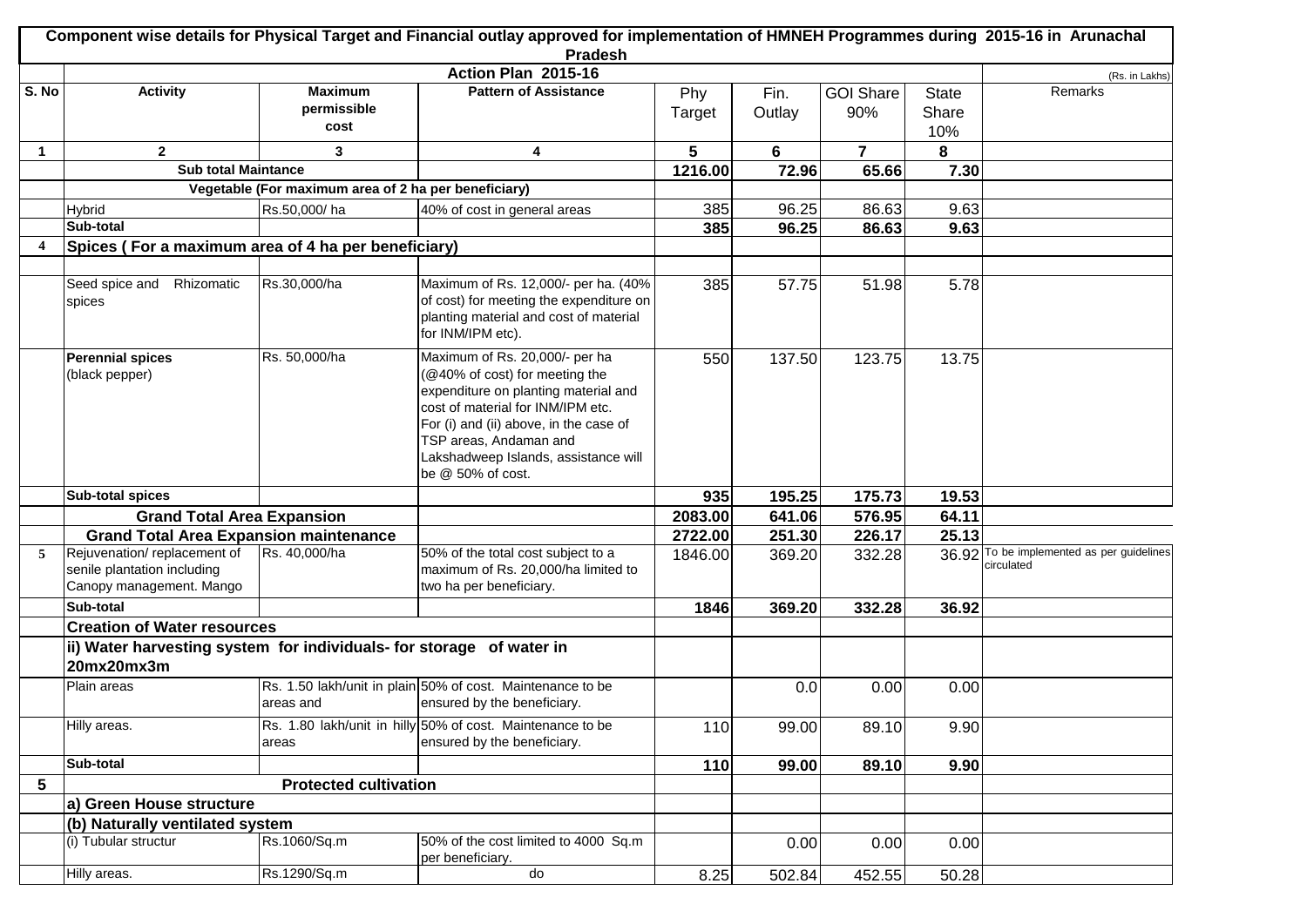|             | Component wise details for Physical Target and Financial outlay approved for implementation of HMNEH Programmes during 2015-16 in Arunachal<br>Pradesh |                                  |                                                                                                                                                                                                                                                                                   |        |        |                  |              |                                                                                                                                             |  |
|-------------|--------------------------------------------------------------------------------------------------------------------------------------------------------|----------------------------------|-----------------------------------------------------------------------------------------------------------------------------------------------------------------------------------------------------------------------------------------------------------------------------------|--------|--------|------------------|--------------|---------------------------------------------------------------------------------------------------------------------------------------------|--|
|             |                                                                                                                                                        |                                  | Action Plan 2015-16                                                                                                                                                                                                                                                               |        |        |                  |              | (Rs. in Lakhs)                                                                                                                              |  |
| S. No       | <b>Activity</b>                                                                                                                                        | <b>Maximum</b>                   | <b>Pattern of Assistance</b>                                                                                                                                                                                                                                                      | Phy    | Fin.   | <b>GOI Share</b> | <b>State</b> | Remarks                                                                                                                                     |  |
|             |                                                                                                                                                        | permissible                      |                                                                                                                                                                                                                                                                                   | Target | Outlay | 90%              | Share        |                                                                                                                                             |  |
|             |                                                                                                                                                        | cost                             |                                                                                                                                                                                                                                                                                   |        |        |                  | 10%          |                                                                                                                                             |  |
| $\mathbf 1$ | $\mathbf{2}$                                                                                                                                           | 3                                | 4                                                                                                                                                                                                                                                                                 | 5      | 6      | $\overline{7}$   | 8            |                                                                                                                                             |  |
|             | ii) Wooden structure                                                                                                                                   | Rs. 621/Sq. m for hilly<br>areas | 50% of the cost limited to 20 units<br>(each unit not to exceed 200 Sq.m per<br>beneficiary).                                                                                                                                                                                     | 6.06   | 188.16 | 169.35           | 18.82        |                                                                                                                                             |  |
|             | c) Plastic Mulching                                                                                                                                    |                                  |                                                                                                                                                                                                                                                                                   |        |        |                  |              |                                                                                                                                             |  |
|             | <b>Plastic Mulching</b>                                                                                                                                | Rs. 32,000/ha                    | 50% of the total cost limited to 2 ha<br>per beneficiary.                                                                                                                                                                                                                         |        | 0.00   | 0.00             | 0.00         |                                                                                                                                             |  |
|             | <b>Plastic Mulching</b>                                                                                                                                | Rs. 36,800/ha for hilly<br>areas | 50% of the total cost limited to 2 ha<br>per beneficiary.                                                                                                                                                                                                                         | 550.0  | 101.20 | 91.08            | 10.12        |                                                                                                                                             |  |
|             | Walk in tunnels                                                                                                                                        | Rs. 600/ Sq.m                    | 50% of the cost limited to 4000 sq.m.<br>(each unit not to exceed 800 Sq. m per<br>beneficiary).                                                                                                                                                                                  | 2.72   | 81.60  | 73.44            | 8.16         |                                                                                                                                             |  |
|             | Sub-total protected cultivation                                                                                                                        |                                  |                                                                                                                                                                                                                                                                                   | 567.03 | 873.80 | 786.42           | 87.38        |                                                                                                                                             |  |
| 6           | Promotion of Integrated Nutrient Management(INM)/ Integrated Pest                                                                                      |                                  |                                                                                                                                                                                                                                                                                   |        |        |                  |              |                                                                                                                                             |  |
|             | Promotion of IPM                                                                                                                                       | Rs. 4000/ha                      | 30% of cost subject to a maximum of<br>Rs 1200/ha limited to 4.00 ha/<br>beneficiary.                                                                                                                                                                                             | 8250   | 99.00  | 89.10            |              | 9.90 To be need based and taken up after<br>identifying problem of pest / disease<br>and nutrient deficiency.                               |  |
|             | Sub-total INM / IPM                                                                                                                                    |                                  |                                                                                                                                                                                                                                                                                   | 8250   | 99.00  | 89.10            | 9.90         |                                                                                                                                             |  |
| 7           | <b>Adoption Organic Farming</b>                                                                                                                        |                                  |                                                                                                                                                                                                                                                                                   |        |        |                  |              |                                                                                                                                             |  |
|             | (i) Adoption of Organic Farming. Rs. 20,000/ ha<br>1st Year (ha)                                                                                       |                                  | 50% of cost limited to Rs.10000/ha for<br>a maximum area of 4 ha. per<br>beneficiary, spread over a period of 3<br>years involving an assistance of<br>Rs.4000/- in first year and Rs.3000/-<br>each in second & third year. The<br>programme to be linked with<br>certification. | 1100   | 44.00  | 39.60            | 4.40         | Minutes of SLEC meeting to be<br>submitted along with details of<br>beneficiareis,<br>etc to<br>locaiton,<br>facilitate release of funds.   |  |
|             | 2nd Year                                                                                                                                               | Rs. 20,000/ha                    | 50% of cost limited to Rs.10000/ha for<br>a maximum area of 4 ha. per<br>beneficiary, spread over a period of 3<br>years involving an assistance of<br>Rs.4000/- in first year and Rs.3000/-<br>each in second & third year. The<br>programme to be linked with<br>certification. | 440    | 13.20  | 11.88            | 1.32         |                                                                                                                                             |  |
|             | (ii) Organic Certification (no)                                                                                                                        |                                  |                                                                                                                                                                                                                                                                                   |        |        |                  |              |                                                                                                                                             |  |
|             | 1st Year (ha)                                                                                                                                          | Project based                    | Rs. 5 lakh for a cluster of 50 ha which<br>will include Rs.1.50 lakh in first year,<br>Rs. 1.50 lakh in second year and Rs.<br>2.00 lakh in third year.                                                                                                                           | 22     | 33.00  | 29.70            |              | 3.30 Minutes of SLEC meeting to be<br>submitted along with details of<br>beneficiareis, locaiton,<br>etc to<br>facilitate release of funds. |  |
|             | iii) Vermi compost Units /organic input production unit                                                                                                |                                  |                                                                                                                                                                                                                                                                                   |        |        |                  |              |                                                                                                                                             |  |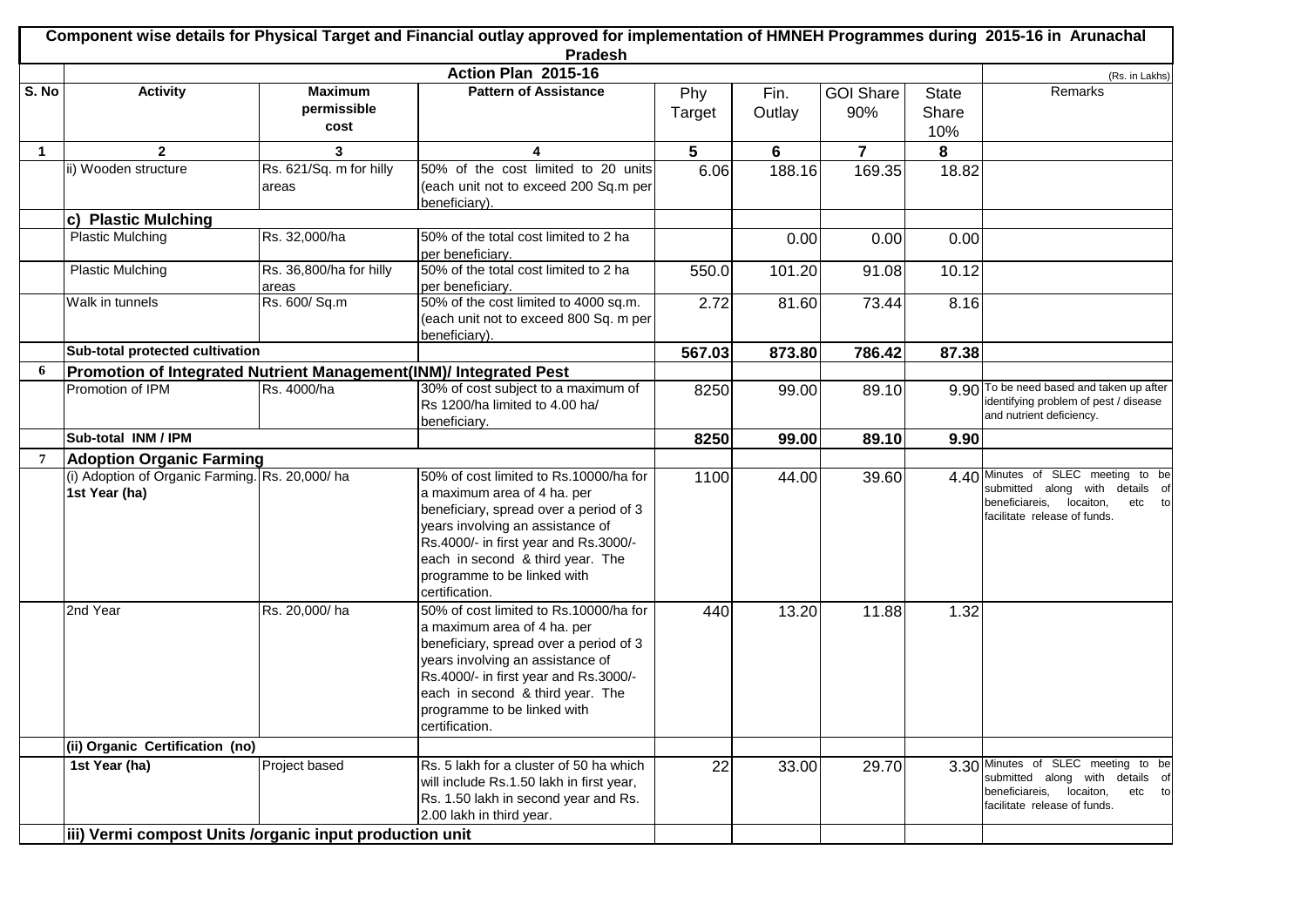|              | Component wise details for Physical Target and Financial outlay approved for implementation of HMNEH Programmes during 2015-16 in Arunachal<br><b>Pradesh</b> |                                                               |                                                                                                                                                                                                                                                                                                  |               |                |                         |                              |                                                                                             |
|--------------|---------------------------------------------------------------------------------------------------------------------------------------------------------------|---------------------------------------------------------------|--------------------------------------------------------------------------------------------------------------------------------------------------------------------------------------------------------------------------------------------------------------------------------------------------|---------------|----------------|-------------------------|------------------------------|---------------------------------------------------------------------------------------------|
|              |                                                                                                                                                               |                                                               | Action Plan 2015-16                                                                                                                                                                                                                                                                              |               |                |                         |                              | (Rs. in Lakhs)                                                                              |
| S. No        | <b>Activity</b>                                                                                                                                               | <b>Maximum</b><br>permissible<br>cost                         | <b>Pattern of Assistance</b>                                                                                                                                                                                                                                                                     | Phy<br>Target | Fin.<br>Outlay | <b>GOI Share</b><br>90% | <b>State</b><br>Share<br>10% | Remarks                                                                                     |
| $\mathbf{1}$ | $\mathbf{2}$                                                                                                                                                  | 3                                                             | 4                                                                                                                                                                                                                                                                                                | 5             | 6              | $\overline{7}$          | 8                            |                                                                                             |
|              | i) Vermi compost Units                                                                                                                                        | Rs.1,00,000/ unit for<br>permanent structure and<br>Vermibed. | 50% of cost conforming to the size of<br>the unit of 30'x8'x2.5' dimension of<br>Rs. 16,000/unit for HDPE permanent structure to be<br>administered on pro-rata basis. 50% of<br>cost conforming to the size of 96 cft<br>(12'x4'x2') and IS 15907:2010 to be<br>administered on pro-rata basis. | 248           | 124.00         | 111.60                  |                              | 12.40 Designs para meter of HDPE beds<br>will conformer to BIS standards (IS<br>15907:2010) |
|              | ii) Vermibeds                                                                                                                                                 | do                                                            | do                                                                                                                                                                                                                                                                                               |               | 0.00           | 0.00                    | 0.00                         |                                                                                             |
|              | Sub-total                                                                                                                                                     |                                                               |                                                                                                                                                                                                                                                                                                  | 1100.00       | 214.20         | 192.78                  | 21.42                        |                                                                                             |
| 8            | Pollination support through beekeeping                                                                                                                        |                                                               |                                                                                                                                                                                                                                                                                                  |               |                |                         |                              |                                                                                             |
|              | Honey bee colony                                                                                                                                              | Rs.2000/colony of 8<br>frames                                 | 40% of cost limited to 50 colonies /<br>beneficiarv.                                                                                                                                                                                                                                             | 2477          | 19.82          | 17.83                   | 1.98                         |                                                                                             |
|              | <b>Hives</b>                                                                                                                                                  | Rs 2000/ per hive.                                            | 40% of cost limited to 50 colonies /<br>beneficiary.                                                                                                                                                                                                                                             | 2477          | 19.82          | 17.83                   | 1.98                         |                                                                                             |
|              | Equipment including honey<br>extractor (4 frame), food grade<br>container (30 kg), net, etc.                                                                  | Rs. 20,000/set                                                | 40% of the cost limited to one set per<br>beneficiary.                                                                                                                                                                                                                                           |               | 0.00           | 0.00                    | 0.00                         |                                                                                             |
|              | Sub-total                                                                                                                                                     |                                                               |                                                                                                                                                                                                                                                                                                  | 2477          | 39.63          | 35.67                   | 3.96                         |                                                                                             |
| 9            | <b>Horticulture Mechanization</b>                                                                                                                             |                                                               |                                                                                                                                                                                                                                                                                                  |               |                |                         |                              |                                                                                             |
|              | iv) Self-propelled Horticulture<br>Machinery                                                                                                                  | 2.50 lakh per unit                                            | Subject to a maximum of Rs. 1.00<br>lakh/unit for general category farmers,<br>and in the case if SC, ST, Small &<br>Marginal farmers, women farmers and<br>beneficiaries in NE states, subject of a<br>maximum of Rs. 1.25 lakh/unit.                                                           |               | 0.00           | 0.00                    | 0.00                         |                                                                                             |
|              | iv) Self-propelled Horticulture<br>Machinery (SC, ST, Small &<br>Marginal famers)                                                                             | 2.50 lakh per unit                                            | Subject to a maximum of Rs. 1.00<br>lakh/unit for general category farmers,<br>and in the case if SC, ST, Small &<br>Marginal farmers, women farmers and<br>beneficiaries in NE states, subject of a<br>maximum of Rs. 1.25 lakh/unit.                                                           | 193           | 241.25         | 217.13                  | 24.13                        |                                                                                             |
|              | (v) PP Equipment                                                                                                                                              |                                                               |                                                                                                                                                                                                                                                                                                  |               |                |                         |                              |                                                                                             |
|              | Power Knapsack sprayer/power<br>operated Taiwan sprayer (12-16<br>Its Capcity)                                                                                |                                                               |                                                                                                                                                                                                                                                                                                  |               |                |                         |                              |                                                                                             |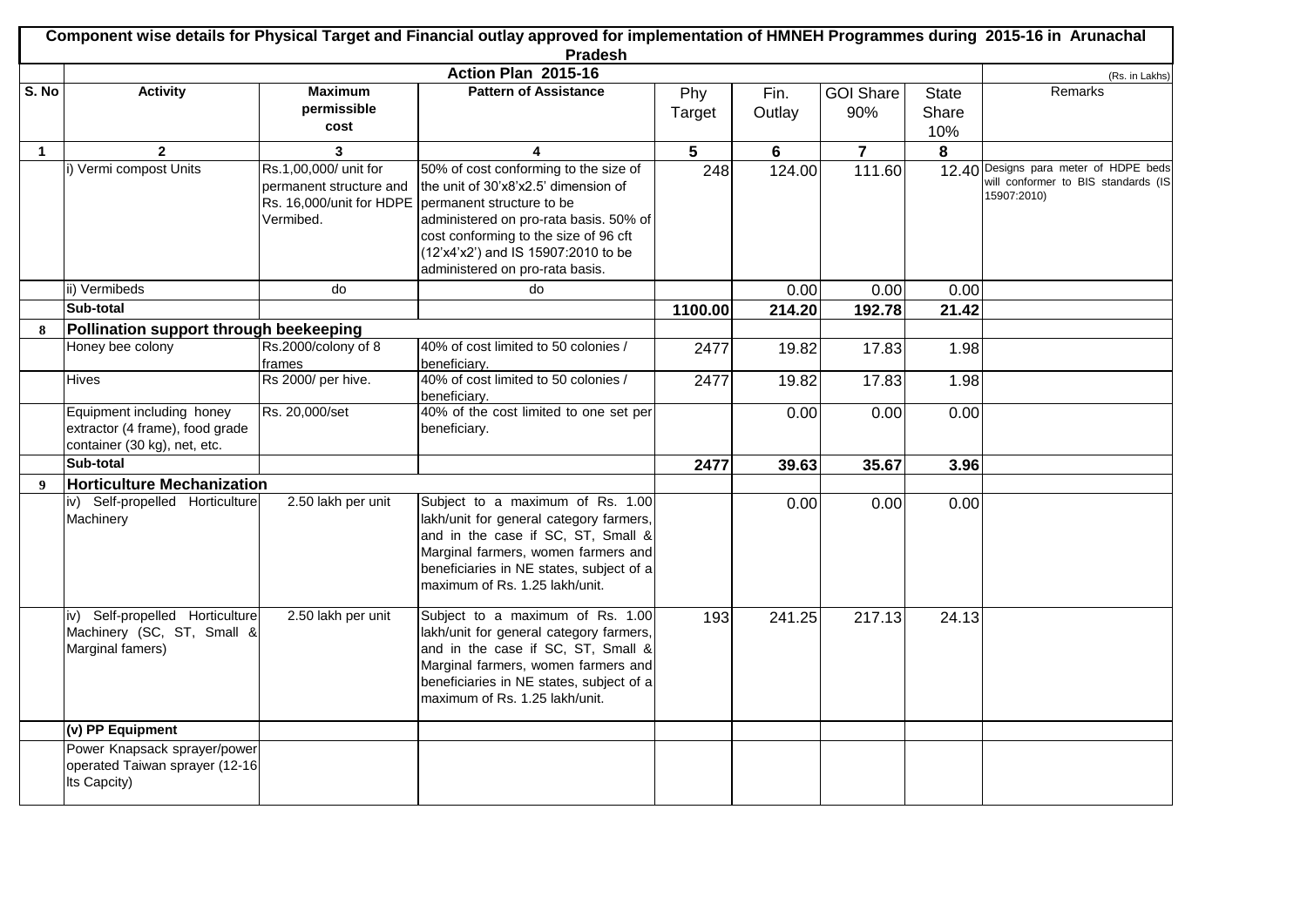|              | Component wise details for Physical Target and Financial outlay approved for implementation of HMNEH Programmes during 2015-16 in Arunachal |                                           |                                                                                 |        |        |                  |              |                                                                       |  |
|--------------|---------------------------------------------------------------------------------------------------------------------------------------------|-------------------------------------------|---------------------------------------------------------------------------------|--------|--------|------------------|--------------|-----------------------------------------------------------------------|--|
|              |                                                                                                                                             |                                           | <b>Pradesh</b><br>Action Plan 2015-16                                           |        |        |                  |              |                                                                       |  |
| S. No        | <b>Activity</b>                                                                                                                             | <b>Maximum</b>                            | <b>Pattern of Assistance</b>                                                    | Phy    | Fin.   | <b>GOI Share</b> | <b>State</b> | (Rs. in Lakhs)<br>Remarks                                             |  |
|              |                                                                                                                                             | permissible                               |                                                                                 | Target | Outlay | 90%              | Share        |                                                                       |  |
|              |                                                                                                                                             | cost                                      |                                                                                 |        |        |                  | 10%          |                                                                       |  |
| $\mathbf{1}$ | $\mathbf{2}$                                                                                                                                | 3                                         | 4                                                                               | 5      | 6      | $\overline{7}$   | 8            |                                                                       |  |
|              | a) General                                                                                                                                  | 0.062 lakh per unit                       | Subject to a maximum of Rs.0.03                                                 |        | 0.00   | 0.00             | 0.00         |                                                                       |  |
|              |                                                                                                                                             |                                           | lakh/unit for general category farmers,                                         |        |        |                  |              |                                                                       |  |
|              |                                                                                                                                             |                                           | and in the case if SC, ST, Small &                                              |        |        |                  |              |                                                                       |  |
|              |                                                                                                                                             |                                           | Marginal farmers, women farmers and                                             |        |        |                  |              |                                                                       |  |
|              |                                                                                                                                             |                                           | beneficiaries in NE states, subject of a<br>maximum of Rs. 0.038 lakh/unit      |        |        |                  |              |                                                                       |  |
|              |                                                                                                                                             |                                           |                                                                                 |        |        |                  |              |                                                                       |  |
|              | b) SC/ST etc                                                                                                                                | 0.062 lakh per unit                       | Subject to a maximum of Rs.0.03                                                 | 162    | 6.16   | 5.54             | 0.62         |                                                                       |  |
|              |                                                                                                                                             |                                           | lakh/unit for general category farmers,                                         |        |        |                  |              |                                                                       |  |
|              |                                                                                                                                             |                                           | and in the case if SC, ST, Small &                                              |        |        |                  |              |                                                                       |  |
|              |                                                                                                                                             |                                           | Marginal farmers, women farmers and<br>beneficiaries in NE states, subject of a |        |        |                  |              |                                                                       |  |
|              |                                                                                                                                             |                                           | maximum of Rs. 0.038 lakh/unit                                                  |        |        |                  |              |                                                                       |  |
|              |                                                                                                                                             |                                           |                                                                                 |        |        |                  |              |                                                                       |  |
|              | Sub-total                                                                                                                                   |                                           |                                                                                 | 355    | 247.41 | 222.67           | 24.74        |                                                                       |  |
|              | <b>Technology Dissemination</b>                                                                                                             | Rs. 25.00 lakh                            | 75 % of cost in farmers' field and                                              |        | 25.00  | 22.50            |              | 2.50 Minutes of SLEC meeting to be<br>submitted along with details of |  |
|              | through demonstration/ Front                                                                                                                |                                           | 100% of cost in farms belonging to<br>Public Sector, SAUs etc. No change        |        |        |                  |              | beneficiareis,<br>etc to<br>locaiton,                                 |  |
|              | <b>Line Demonstration (FLD)</b>                                                                                                             |                                           |                                                                                 |        |        |                  |              | facilitate release of funds.                                          |  |
| 10           | Human Resource Development (HRD)                                                                                                            |                                           |                                                                                 |        |        |                  |              |                                                                       |  |
|              | <b>HRD</b> for Supervisors &                                                                                                                | Rs. 20.00 lakh / unit                     | 100% of the cost in first year. In                                              |        | 0.00   | 0.00             | 0.00         |                                                                       |  |
|              | Entrepreneurs                                                                                                                               |                                           | subsequent years, cost of                                                       |        |        |                  |              |                                                                       |  |
|              |                                                                                                                                             |                                           | infrastructure not to be claimed.                                               |        |        |                  |              |                                                                       |  |
|              | <b>HRD</b> for Gardeners                                                                                                                    | Rs. 15.00 lakh / unit                     | 100% of the cost.                                                               |        | 0.00   | 0.00             | 0.00         |                                                                       |  |
|              |                                                                                                                                             | <b>Training of farmers</b>                |                                                                                 |        |        |                  |              |                                                                       |  |
|              | Within the State                                                                                                                            | Rs. 1000/day per farmer                   | 100% of the cost.                                                               | 1100   | 11.00  | 9.90             | 1.10         |                                                                       |  |
|              |                                                                                                                                             | including transport                       |                                                                                 |        |        |                  |              |                                                                       |  |
|              | Outside the state                                                                                                                           | Project based as per<br>actual.           | 100% of the cost.                                                               |        | 12.00  | 10.80            | 1.20         |                                                                       |  |
|              |                                                                                                                                             |                                           | Training / study tour of technical staff/ field functionaries                   |        |        | 0.00             | 0.00         |                                                                       |  |
|              | Within the State                                                                                                                            | Rs.300/day per                            | 100% of the cost.                                                               |        | 0.00   | 0.00             | 0.00         |                                                                       |  |
|              |                                                                                                                                             | participant plus TA/DA,                   |                                                                                 |        |        |                  |              |                                                                       |  |
|              |                                                                                                                                             | as admissible                             |                                                                                 |        |        |                  |              |                                                                       |  |
|              | Study tour to progressive                                                                                                                   | Rs.800/day per                            | 100% of the cost.                                                               | 550    | 4.40   | 3.96             | 0.44         |                                                                       |  |
|              | States/ units (group of<br>minimum 5 participants)                                                                                          | participant plus TA/DA,<br>as admissible  |                                                                                 |        |        |                  |              |                                                                       |  |
|              | Sub-total                                                                                                                                   |                                           |                                                                                 | 1650   | 27.40  | 24.66            | 2.74         |                                                                       |  |
| 11           |                                                                                                                                             | <b>INTEGRATED POST HARVEST MANAGEMENT</b> |                                                                                 |        |        |                  |              |                                                                       |  |
|              | Pack house / On farm                                                                                                                        | Rs. 4.00 lakh/unit with                   | 50% of the capital cost.                                                        | 18     | 36.00  | 32.40            |              | 3.60 Minutes of SLEC meeting to be                                    |  |
|              | collection & storage unit                                                                                                                   | size of 9Mx6M                             |                                                                                 |        |        |                  |              | submitted along with details of                                       |  |
|              |                                                                                                                                             |                                           |                                                                                 |        |        |                  |              | beneficiareis, locaiton, etc to<br>facilitate release of funds.       |  |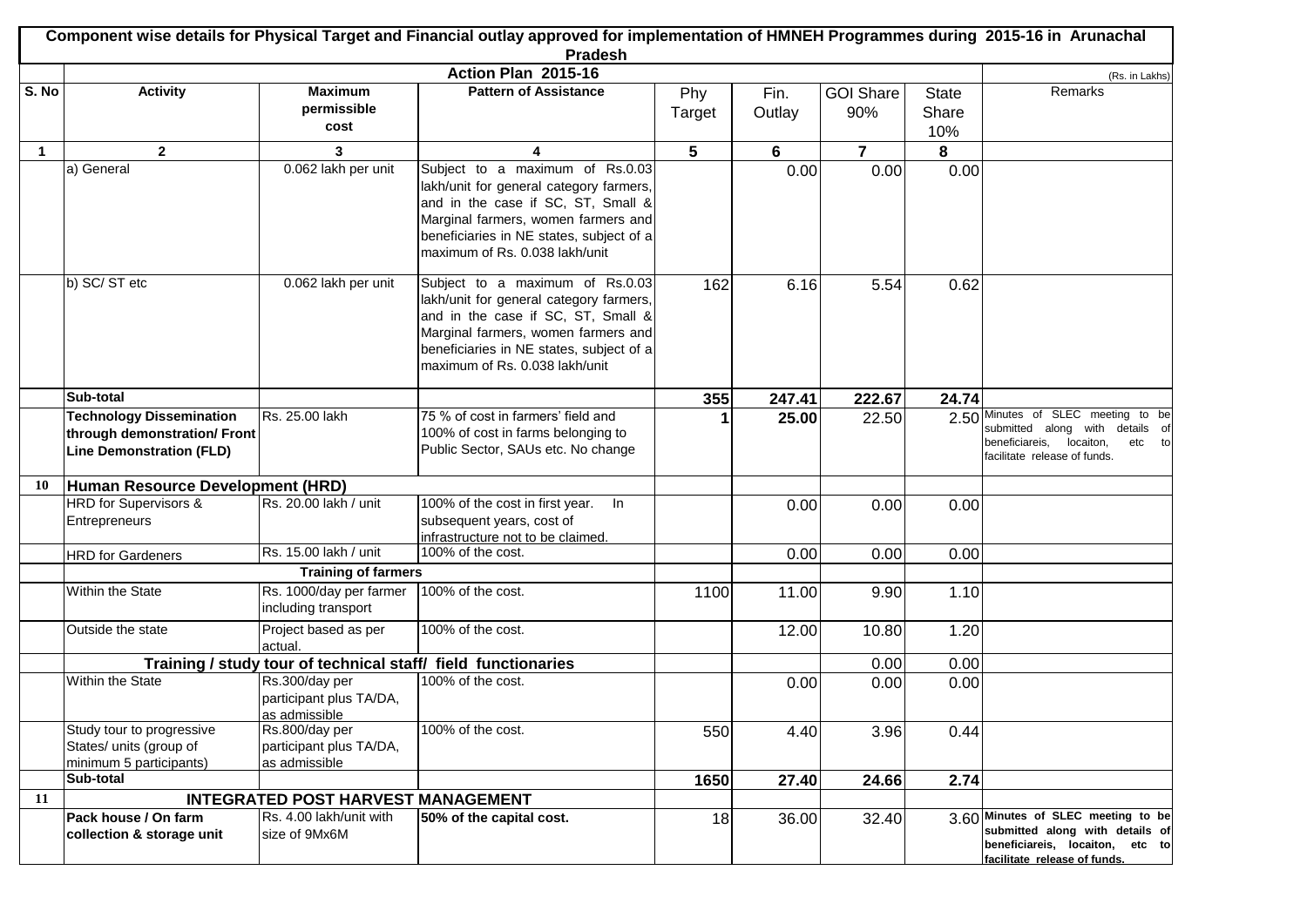|             | Component wise details for Physical Target and Financial outlay approved for implementation of HMNEH Programmes during 2015-16 in Arunachal<br>Pradesh |                                                                 |                                                                                        |                |        |                  |              |                                                                       |
|-------------|--------------------------------------------------------------------------------------------------------------------------------------------------------|-----------------------------------------------------------------|----------------------------------------------------------------------------------------|----------------|--------|------------------|--------------|-----------------------------------------------------------------------|
|             |                                                                                                                                                        |                                                                 | Action Plan 2015-16                                                                    |                |        |                  |              | (Rs. in Lakhs)                                                        |
| S. No       | <b>Activity</b>                                                                                                                                        | <b>Maximum</b>                                                  | <b>Pattern of Assistance</b>                                                           | Phy            | Fin.   | <b>GOI Share</b> | <b>State</b> | Remarks                                                               |
|             |                                                                                                                                                        | permissible<br>cost                                             |                                                                                        | Target         | Outlay | 90%              | Share<br>10% |                                                                       |
| $\mathbf 1$ | $\mathbf{2}$                                                                                                                                           | 3                                                               |                                                                                        | 5              | 6      | $\overline{7}$   | 8            |                                                                       |
|             | Integrated pack house with                                                                                                                             | Rs. 50.00 lakh per unit                                         | Credit linked back-ended subsidy @                                                     |                |        |                  |              |                                                                       |
|             | facilities for conveyer belt,                                                                                                                          | with size of 9Mx18M                                             | 35% of the cost of project in general                                                  |                |        |                  |              |                                                                       |
|             | sorting, grading units, washing,                                                                                                                       |                                                                 | areas and 50% of cost in case Hilly &                                                  |                |        |                  |              |                                                                       |
|             | drying and weighing.                                                                                                                                   |                                                                 | Scheduled areas, per beneficiary.                                                      |                |        |                  |              |                                                                       |
|             | a) General Area                                                                                                                                        | Rs. 50.00 lakh per unit                                         | Credit linked back-ended subsidy @                                                     |                | 0.00   | 0.00             | 0.00         |                                                                       |
|             |                                                                                                                                                        | with size of 9Mx18M                                             | 35% of the cost of project in general                                                  |                |        |                  |              |                                                                       |
|             |                                                                                                                                                        |                                                                 | areas and 50% of cost in case Hilly &                                                  |                |        |                  |              |                                                                       |
|             |                                                                                                                                                        |                                                                 | Scheduled areas, per beneficiary.                                                      |                |        |                  |              |                                                                       |
|             | b) Hilly Area                                                                                                                                          | Rs. 50.00 lakh per unit                                         | Credit linked back-ended subsidy @                                                     |                | 25.00  | 22.50            | 2.50         |                                                                       |
|             |                                                                                                                                                        | with size of 9Mx18M                                             | 35% of the cost of project in general                                                  |                |        |                  |              |                                                                       |
|             |                                                                                                                                                        |                                                                 | areas and 50% of cost in case Hilly &                                                  |                |        |                  |              |                                                                       |
|             |                                                                                                                                                        |                                                                 | Scheduled areas, per beneficiary.                                                      |                |        |                  |              |                                                                       |
|             | Pre-cooling unit                                                                                                                                       | Rs. 25.00 lakh / unit with                                      | Credit linked back-ended subsidy @                                                     |                | 0.00   | 0.00             | 0.00         |                                                                       |
|             |                                                                                                                                                        | capacity of                                                     | 35% of the cost of project in general                                                  |                |        |                  |              |                                                                       |
|             |                                                                                                                                                        | 6MT.                                                            | areas and 50% of cost in case Hilly &                                                  |                |        |                  |              |                                                                       |
|             |                                                                                                                                                        |                                                                 | Scheduled areas, per beneficiary.                                                      |                |        |                  |              |                                                                       |
|             | Pre-cooling unit (Hilly areas)                                                                                                                         | Rs. 25.00 lakh / unit with                                      | Credit linked back-ended subsidy @                                                     |                | 12.50  | 11.25            | 1.25         |                                                                       |
|             |                                                                                                                                                        | capacity of<br>6MT.                                             | 35% of the cost of project in general<br>areas and 50% of cost in case Hilly &         |                |        |                  |              |                                                                       |
|             |                                                                                                                                                        |                                                                 | Scheduled areas, per beneficiary.                                                      |                |        |                  |              |                                                                       |
|             | Cold room (staging)                                                                                                                                    | Rs. 15.00 lakh/ unit of 30                                      | Credit linked back-ended subsidy @                                                     |                | 0.00   | 0.00             | 0.00         |                                                                       |
|             |                                                                                                                                                        | MT capacity                                                     | 35% of the cost of project in general                                                  |                |        |                  |              |                                                                       |
|             |                                                                                                                                                        |                                                                 | areas and 50% of cost in case Hilly &                                                  |                |        |                  |              |                                                                       |
|             |                                                                                                                                                        |                                                                 | Scheduled areas, per beneficiary.                                                      |                |        |                  |              |                                                                       |
|             | Cold room (staging) (Hilly                                                                                                                             |                                                                 | Rs. 15.00 lakh/ unit of 30 Credit linked back-ended subsidy @                          | $\overline{2}$ | 15.00  | 13.50            | 1.50         |                                                                       |
|             | areas)                                                                                                                                                 | MT capacity                                                     | 35% of the cost of project in general<br>areas and 50% of cost in case Hilly &         |                |        |                  |              |                                                                       |
|             |                                                                                                                                                        |                                                                 | Scheduled areas, per beneficiary.                                                      |                |        |                  |              |                                                                       |
|             | Mobile pre- cooling unit                                                                                                                               | Rs. 25.00 lakh                                                  | Credit linked back-ended subsidy @                                                     |                | 0.00   | 0.00             | 0.00         |                                                                       |
|             |                                                                                                                                                        |                                                                 | 35% of the cost of project in general                                                  |                |        |                  |              |                                                                       |
|             |                                                                                                                                                        |                                                                 | areas and 50% of cost in case Hilly &                                                  |                |        |                  |              |                                                                       |
|             |                                                                                                                                                        |                                                                 | Scheduled areas, per beneficiary.                                                      |                |        |                  |              |                                                                       |
|             | Mobile pre- cooling unit (Hilly                                                                                                                        | Rs. 25.00 lakh                                                  | Credit linked back-ended subsidy @                                                     |                | 12.50  | 11.25            | 1.25         |                                                                       |
|             | areas)                                                                                                                                                 |                                                                 | 35% of the cost of project in general                                                  |                |        |                  |              |                                                                       |
|             |                                                                                                                                                        |                                                                 | areas and 50% of cost in case Hilly &<br>Scheduled areas, per beneficiary.             |                |        |                  |              |                                                                       |
|             |                                                                                                                                                        | <b>Cold Storage (Construction, Expansion and Modernisation)</b> |                                                                                        |                |        |                  |              |                                                                       |
|             |                                                                                                                                                        |                                                                 | ii) Cold Storage Unit Type 2 - PEB structure for multiple temperature and product use, |                |        |                  |              |                                                                       |
|             | b) Hilly Area                                                                                                                                          | Rs. 10,000/MT, (max                                             | Credit linked back-ended subsidy @                                                     |                | 125.00 | 112.50           |              | 12.50 Minutes of SLEC meeting to be                                   |
|             |                                                                                                                                                        | 5,000 MT capacity)                                              | 35% of the cost of project in general                                                  |                |        |                  |              | submitted along with details of<br>beneficiareis, locaiton,<br>etc to |
|             |                                                                                                                                                        |                                                                 | areas and 50% of cost in case Hilly &                                                  |                |        |                  |              | facilitate release of funds.                                          |
|             |                                                                                                                                                        |                                                                 | Scheduled areas, per beneficiary.                                                      |                |        |                  |              |                                                                       |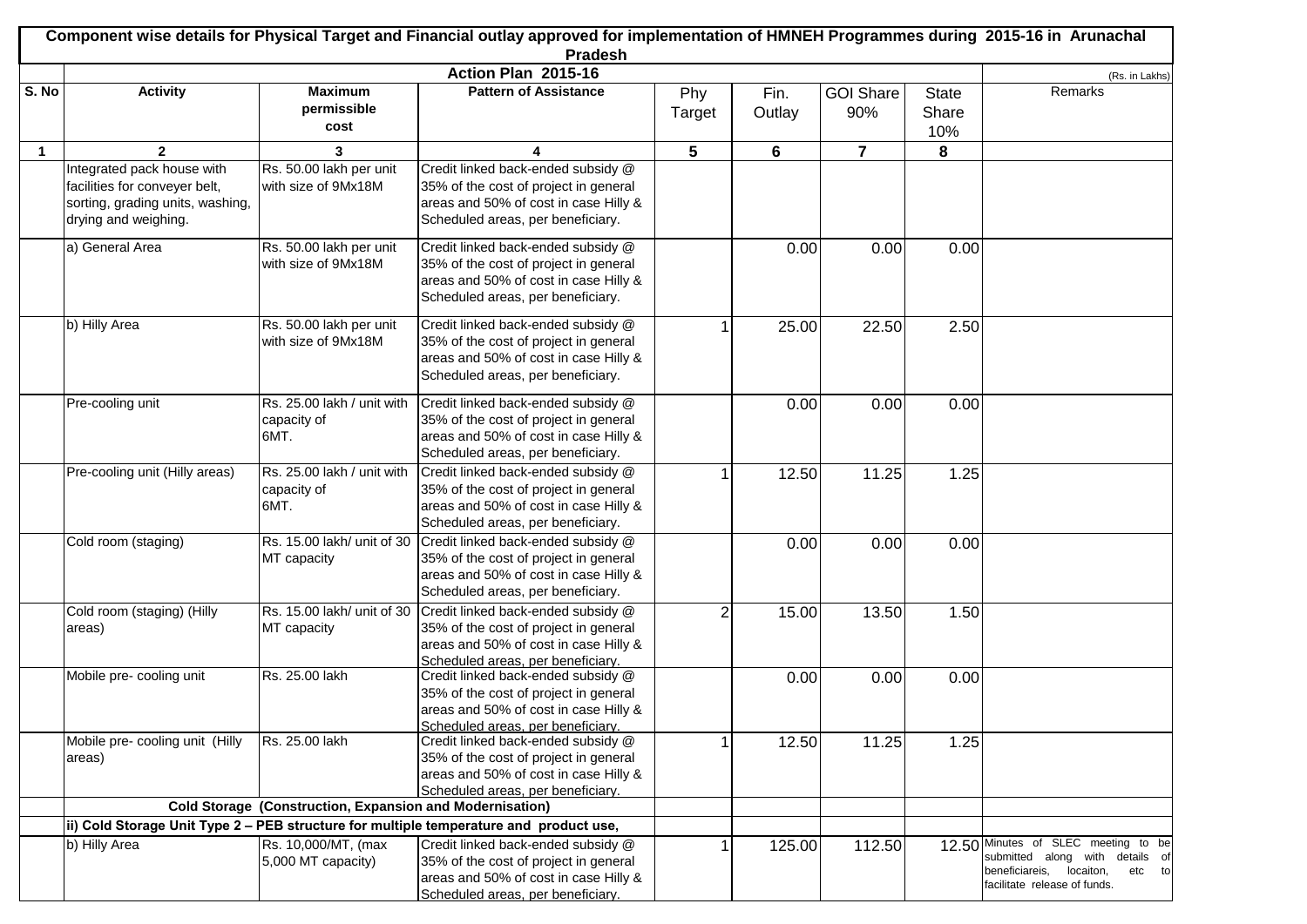|              | Component wise details for Physical Target and Financial outlay approved for implementation of HMNEH Programmes during 2015-16 in Arunachal |                                                                                                               |                                                                                                                                                              |        |        |                         |              |                                                                                                                                                 |  |
|--------------|---------------------------------------------------------------------------------------------------------------------------------------------|---------------------------------------------------------------------------------------------------------------|--------------------------------------------------------------------------------------------------------------------------------------------------------------|--------|--------|-------------------------|--------------|-------------------------------------------------------------------------------------------------------------------------------------------------|--|
|              |                                                                                                                                             |                                                                                                               | <b>Pradesh</b><br>Action Plan 2015-16                                                                                                                        |        |        |                         |              |                                                                                                                                                 |  |
| S. No        | <b>Activity</b>                                                                                                                             | <b>Maximum</b>                                                                                                | <b>Pattern of Assistance</b>                                                                                                                                 | Phy    | Fin.   | <b>GOI Share</b>        | <b>State</b> | (Rs. in Lakhs)<br>Remarks                                                                                                                       |  |
|              |                                                                                                                                             | permissible<br>cost                                                                                           |                                                                                                                                                              | Target | Outlay | 90%                     | Share        |                                                                                                                                                 |  |
| $\mathbf{1}$ | $\mathbf{2}$                                                                                                                                | 3                                                                                                             | 4                                                                                                                                                            | 5      | 6      | $\overline{\mathbf{r}}$ | 10%<br>8     |                                                                                                                                                 |  |
|              | C.A/M.A. Storage units -                                                                                                                    |                                                                                                               | Rs. 32,000/ MT for 5000 Credit linked back-ended subsidy                                                                                                     |        | 0.00   | 0.00                    | 0.00         |                                                                                                                                                 |  |
|              |                                                                                                                                             | MT capacity                                                                                                   | @40% of the cost of project in General<br>areas.                                                                                                             |        |        |                         |              |                                                                                                                                                 |  |
|              | Refer vans/ containers (general areas)                                                                                                      |                                                                                                               |                                                                                                                                                              |        |        |                         |              |                                                                                                                                                 |  |
|              | b) Hilly Area                                                                                                                               | Rs. 26.00 lakh for 9 MT<br>(NHM & HMNEH), and<br>prorata basis for lesser<br>capacity, but not below 4<br>MT. | Credit linked back-ended subsidy @<br>35% of the cost of project in general<br>areas and 50% of cost in case of Hilly<br>& Scheduled areas, per beneficiary. | 3      | 39.00  | 35.10                   |              | 3.90 Minutes of SLEC meeting to be<br>submitted along with details of<br>beneficiareis, locaiton,<br>etc to<br>facilitate release of funds.     |  |
|              | Primary/ Mobile / Minimal processing unit                                                                                                   |                                                                                                               |                                                                                                                                                              |        |        |                         |              |                                                                                                                                                 |  |
|              | b) Hilly Area                                                                                                                               | Rs. 25.00 lakh/unit.                                                                                          | Credit linked back-ended subsidy @<br>40% of the capital cost of project in<br>general areas and 55% in case of Hilly<br>& Scheduled areas, per beneficiary. | 3      | 41.25  | 37.13                   |              | 4.13 Minutes of SLEC meeting to be<br>submitted along with details of<br>beneficiareis, locaiton,<br>etc to<br>facilitate release of funds.     |  |
|              | Preservation unit (low cost)                                                                                                                | Rs.2.00 lakh/unit for new<br>unit and Rs.1.00lakh/unit<br>for up-gradation                                    | 50% of the total cost.                                                                                                                                       |        |        |                         |              |                                                                                                                                                 |  |
|              | New unit                                                                                                                                    | Rs.2.00 lakh/unit for new<br>unit                                                                             |                                                                                                                                                              | 11.00  | 11.00  | 9.90                    | 1.10         |                                                                                                                                                 |  |
|              | Upgraded unit                                                                                                                               | Rs.1.00lakh/unit for up-<br>gradation                                                                         |                                                                                                                                                              |        | 0.00   | 0.00                    | 0.00         |                                                                                                                                                 |  |
|              | Sub-total                                                                                                                                   |                                                                                                               |                                                                                                                                                              | 41.00  | 317.25 | 285.53                  | 31.73        |                                                                                                                                                 |  |
| 12           |                                                                                                                                             |                                                                                                               | <b>ESTABLISHMENT OF MARKETING INFRASTRUCTURE FOR</b>                                                                                                         |        |        |                         |              |                                                                                                                                                 |  |
|              |                                                                                                                                             | <b>HORTICULTURAL PRODUCE</b>                                                                                  |                                                                                                                                                              |        |        |                         |              |                                                                                                                                                 |  |
|              | Rural Markets/ Apni mandies/Direct markets                                                                                                  |                                                                                                               |                                                                                                                                                              |        |        |                         |              |                                                                                                                                                 |  |
|              | b) Hilly Area                                                                                                                               | Rs. 25.00 lakh                                                                                                | Credit linked back-ended subsidy @<br>40% of the capital cost of project in<br>general areas and 55% in case of Hilly<br>& Scheduled areas, per beneficiary. | 11     | 151.25 | 136.13                  |              | 15.13 Minutes of SLEC meeting<br>to be<br>submitted along with details of<br>beneficiareis, locaiton,<br>etc to<br>facilitate release of funds. |  |
|              | Retail Markets/ outlets (environmentally controlled)                                                                                        |                                                                                                               |                                                                                                                                                              |        |        |                         |              |                                                                                                                                                 |  |
|              | b) Hilly Area                                                                                                                               | Rs. 15.00 lakh /unit                                                                                          | Credit linked back-ended subsidy @<br>35% of the capital cost of project in<br>general areas and 50% in case of Hilly<br>& Scheduled areas, per beneficiary. | 11     | 82.50  | 74.25                   |              | 8.25 Minutes of SLEC meeting to be<br>submitted along with details of<br>beneficiareis, locaiton,<br>etc to<br>facilitate release of funds.     |  |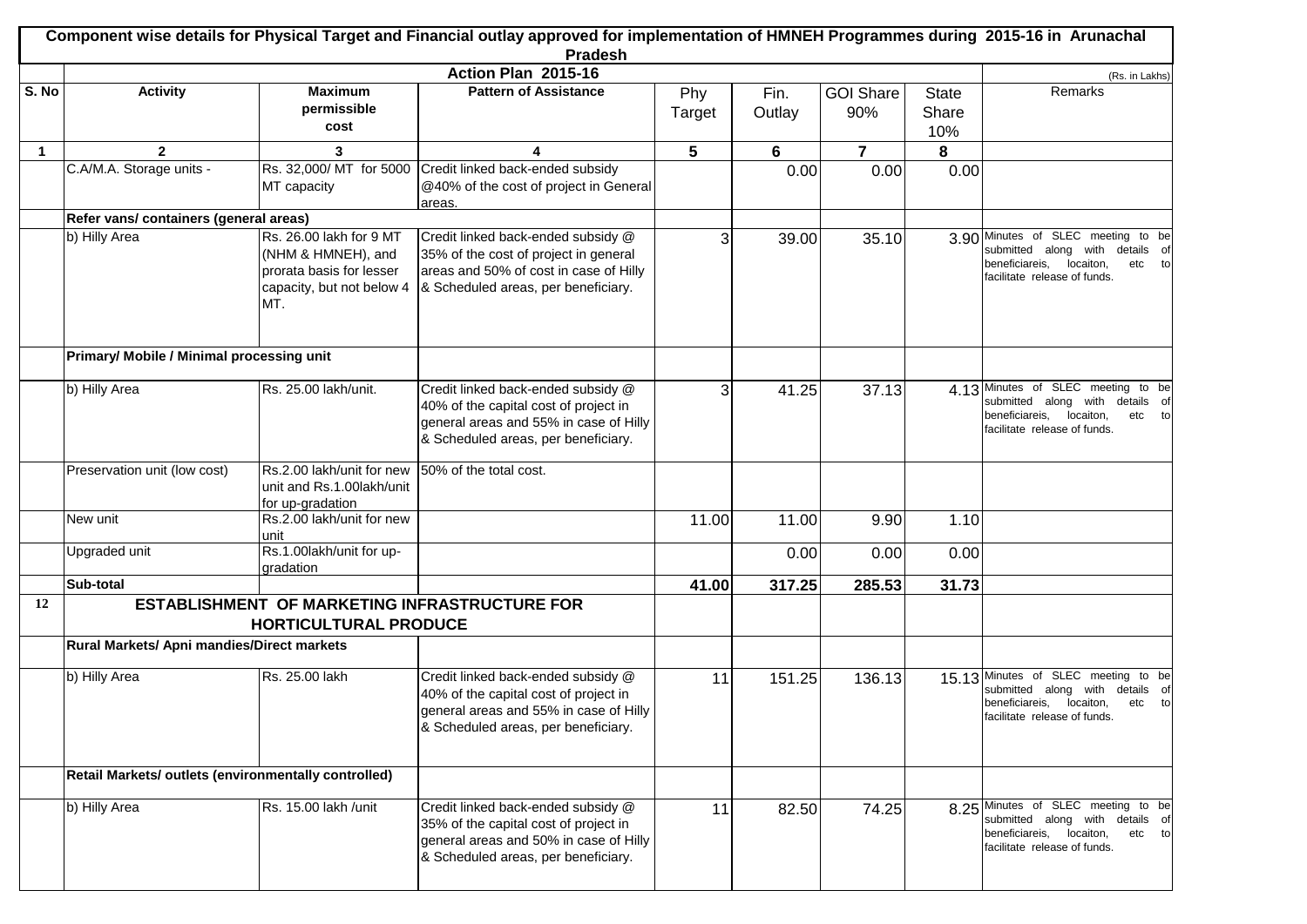|              | Component wise details for Physical Target and Financial outlay approved for implementation of HMNEH Programmes during 2015-16 in Arunachal<br><b>Pradesh</b> |                                                                                                                     |                                                                                                                                                  |                 |        |                  |              |                                                                                                                                                 |  |  |
|--------------|---------------------------------------------------------------------------------------------------------------------------------------------------------------|---------------------------------------------------------------------------------------------------------------------|--------------------------------------------------------------------------------------------------------------------------------------------------|-----------------|--------|------------------|--------------|-------------------------------------------------------------------------------------------------------------------------------------------------|--|--|
|              | Action Plan 2015-16<br>(Rs. in Lakhs)                                                                                                                         |                                                                                                                     |                                                                                                                                                  |                 |        |                  |              |                                                                                                                                                 |  |  |
| S. No        | <b>Activity</b>                                                                                                                                               | <b>Maximum</b>                                                                                                      | <b>Pattern of Assistance</b>                                                                                                                     | Phy             | Fin.   | <b>GOI Share</b> | <b>State</b> | Remarks                                                                                                                                         |  |  |
|              |                                                                                                                                                               | permissible                                                                                                         |                                                                                                                                                  | Target          | Outlay | 90%              | Share        |                                                                                                                                                 |  |  |
|              |                                                                                                                                                               | cost                                                                                                                |                                                                                                                                                  |                 |        |                  | 10%          |                                                                                                                                                 |  |  |
| $\mathbf{1}$ | $\mathbf{2}$                                                                                                                                                  | 3                                                                                                                   | 4                                                                                                                                                | 5               | 6      | $\overline{7}$   | 8            |                                                                                                                                                 |  |  |
|              | <b>Static/Mobile Vending Cart/</b><br>platform with cool chamber.                                                                                             | Rs. 30,000/ unit                                                                                                    | 50% of total cost.                                                                                                                               | 110             | 16.50  | 14.85            |              | 1.65 Minutes of SLEC meeting to be<br>submitted along with details of<br>beneficiareis,<br>locaiton,<br>etc to                                  |  |  |
|              |                                                                                                                                                               |                                                                                                                     |                                                                                                                                                  |                 |        |                  |              | facilitate release of funds.                                                                                                                    |  |  |
|              | Sub-total                                                                                                                                                     |                                                                                                                     |                                                                                                                                                  | 132.00          | 250.25 | 225.23           | 25.03        |                                                                                                                                                 |  |  |
|              | <b>Functional Infrastructure for:</b>                                                                                                                         |                                                                                                                     |                                                                                                                                                  |                 |        |                  |              |                                                                                                                                                 |  |  |
|              | Collection, sorting/ grading, packing units etc.                                                                                                              |                                                                                                                     |                                                                                                                                                  |                 |        |                  |              |                                                                                                                                                 |  |  |
|              | b) Hilly Area                                                                                                                                                 | Rs.15.00 lakh                                                                                                       | Credit linked back-ended subsidy @<br>40% of the capital cost of project in<br>general areas and 55 % in case of<br>Hilly & Scheduled areas, per | 14.00           | 115.50 | 103.95           |              | 11.55 Minutes of SLEC meeting to be<br>submitted along with details of<br>beneficiareis,<br>locaiton,<br>etc to<br>facilitate release of funds. |  |  |
|              |                                                                                                                                                               |                                                                                                                     | beneficiary.                                                                                                                                     |                 |        |                  |              |                                                                                                                                                 |  |  |
|              | Sub-total                                                                                                                                                     |                                                                                                                     |                                                                                                                                                  | 14.00           | 115.50 | 103.95           | 11.55        |                                                                                                                                                 |  |  |
|              | <b>Total MKT</b>                                                                                                                                              |                                                                                                                     |                                                                                                                                                  | 132.00          | 365.75 | 329.18           | 36.58        |                                                                                                                                                 |  |  |
| 13           | State & Districts Mission Offices 5% of total annual                                                                                                          | <b>Mission Management</b>                                                                                           | 100% assistance.                                                                                                                                 |                 |        |                  |              |                                                                                                                                                 |  |  |
|              | and implementing agencies for<br>administrative expenses,<br>project, preparation,<br>computerization, contingency<br>etc.                                    | expenditure on the basis<br>of appraised needs to<br>State Horticulture Mission<br>(SHM) / implementing<br>Agencies |                                                                                                                                                  |                 | 187.20 | 168.48           | 18.72        |                                                                                                                                                 |  |  |
|              | Institutional Strengthening,<br>hire/purchase of vehicles,<br>hardware/software                                                                               | Project based                                                                                                       | 100% assistance.                                                                                                                                 |                 | 16.85  | 15.17            | 1.69         |                                                                                                                                                 |  |  |
|              | Seminars, conferences, workshops, exhibitions, Kisan<br>Mela, horticulture shows, honey festivals etc.                                                        |                                                                                                                     |                                                                                                                                                  |                 |        |                  |              | Minutes of SLEC meeting to be<br>submitted along with details of<br>beneficiareis,<br>locaiton,<br>etc to<br>facilitate release of funds.       |  |  |
|              | National level                                                                                                                                                | Rs. 5.00 lakh per event.                                                                                            | 100% of cost per event of two days.                                                                                                              | 4               | 20.00  | 18.00            | 2.00         |                                                                                                                                                 |  |  |
|              | State level                                                                                                                                                   | Rs. 3.00 lakh / event                                                                                               | 100% assistance subject to a<br>maximum of Rs.3.00 lakh per event of<br>two days.                                                                | 14              | 42.00  | 37.80            | 4.20         |                                                                                                                                                 |  |  |
|              | District level                                                                                                                                                | Rs. 2.00 lakh / event                                                                                               | 100% assistance subject to a<br>maximum of Rs.2.00 lakh per event of<br>two days.                                                                | $\overline{20}$ | 40.00  | 36.00            | 4.00         |                                                                                                                                                 |  |  |
|              | Information dissemination<br>through publicity, printed<br>literature etc and local<br>advertisements                                                         | Rs. 0.40 lakh/ block                                                                                                | 100% of cost.                                                                                                                                    | 11              | 4.40   | 3.96             | 0.44         |                                                                                                                                                 |  |  |
|              | Development of technology<br>packages in electronic form to<br>be shared through IT network                                                                   | Rs. 1.00 lakh/ district                                                                                             | 100% of Cost                                                                                                                                     | 14              | 14.00  | 12.60            | 1.40         |                                                                                                                                                 |  |  |